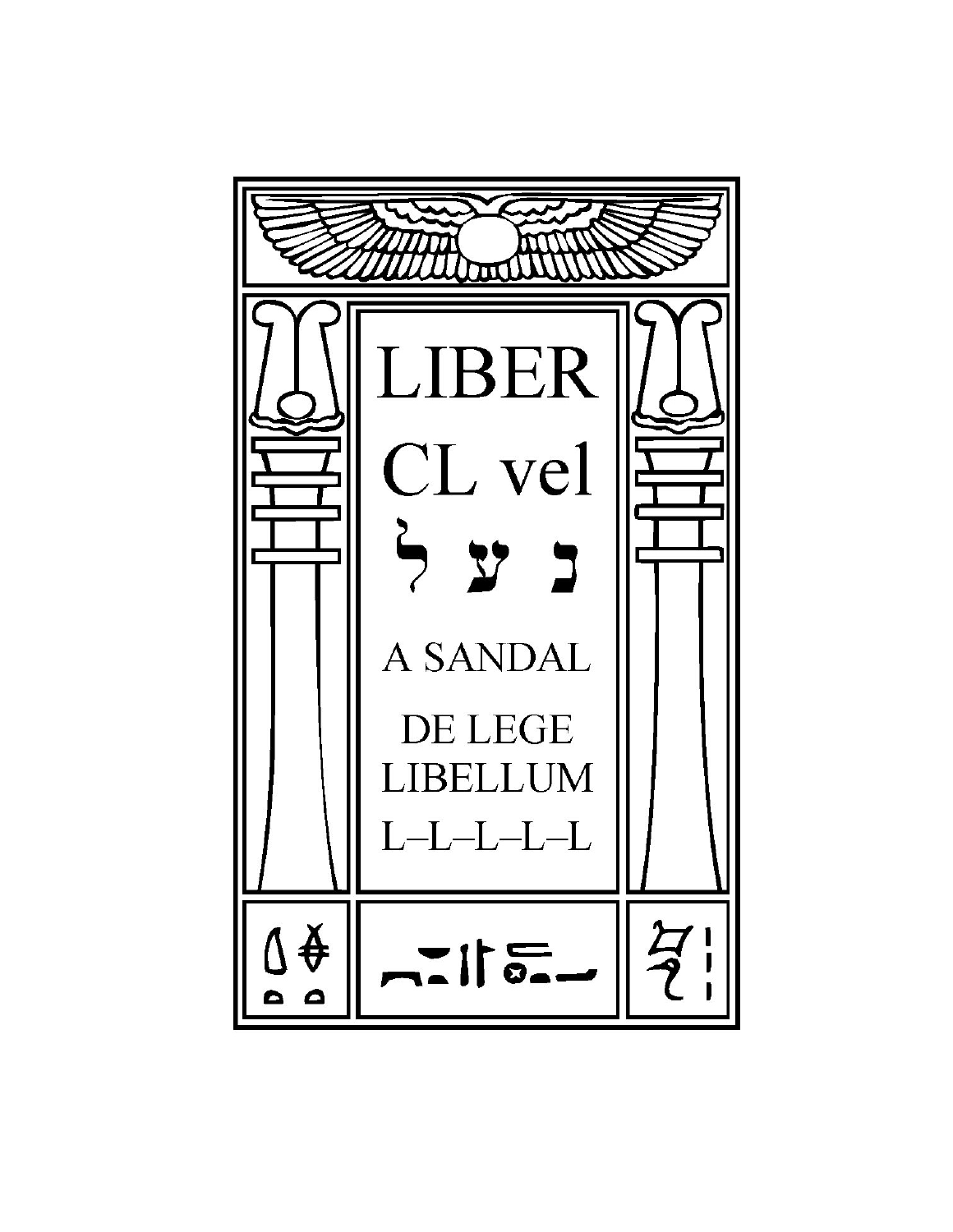

A.: A.: Publication in Class A

| 93<br>666<br>777                          | $To^{\circ} = T^{\Box}$<br>$9^{\circ}=2^{\circ}$<br>$8^\circ = 3^\circ$  | Pro Coll. Summ. |
|-------------------------------------------|--------------------------------------------------------------------------|-----------------|
| D. D. S.<br>O. M.<br>O. S. V.<br>Parzival | $\degree$ =4 $\degree$<br>$6^\circ = 5^\circ$<br>$5^{\circ} = 6^{\circ}$ | Pro Coll. Int.  |
| V. N.<br>Ρ.<br>Achad                      | Præmonstrator<br>Imperator<br>Cancellarius                               | Pro Coll. Ext.  |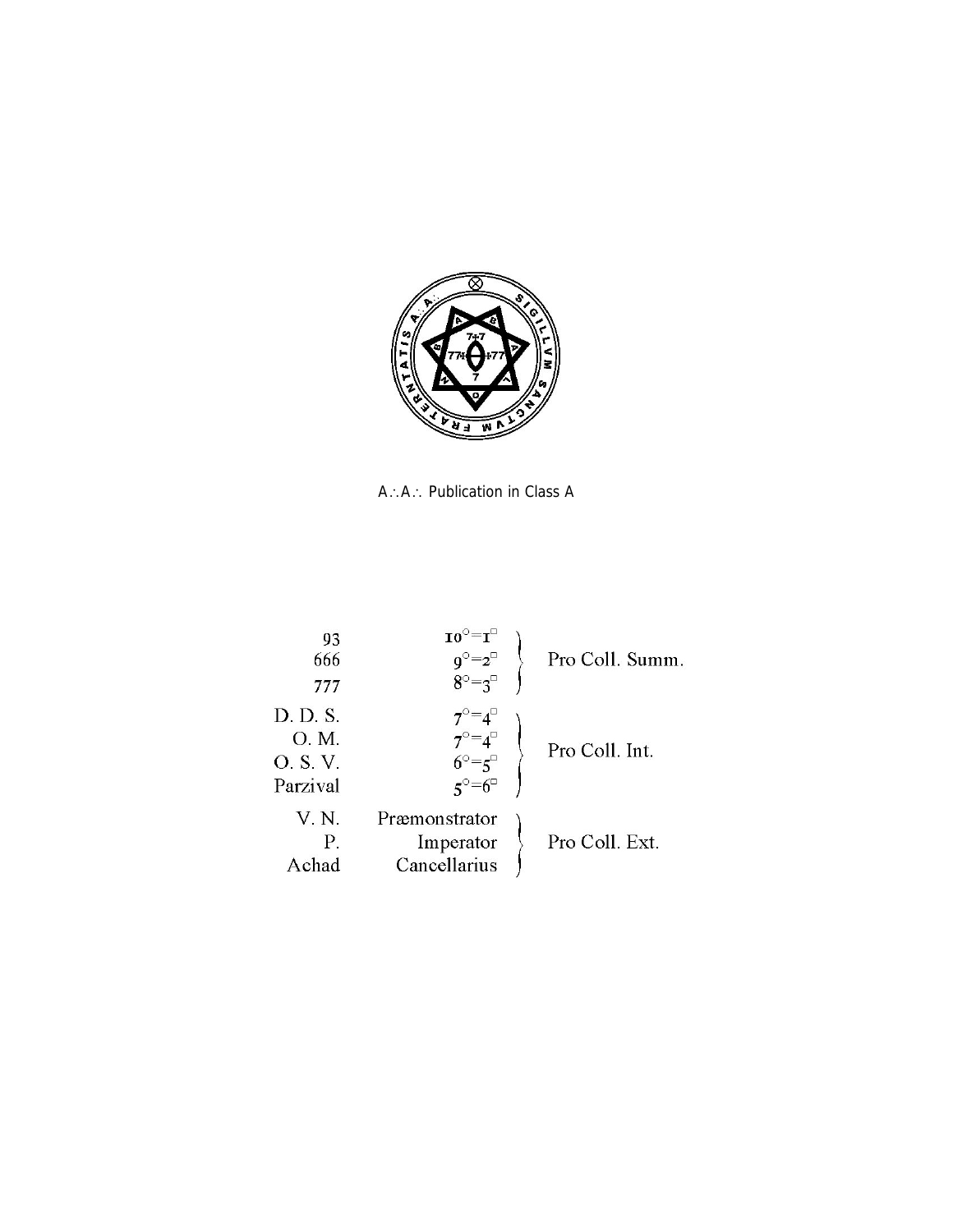# LIBER CL DE LEGE LIBELLUM

## Preface THE LAW

### Do what thou wilt shall be the whole of the Law.

IN RIGHTEOUSNESS OF HEART come hither, and listen: for it is I, ΤΟ ΜΕΓΑ ΘΗΡΙΟΝ, who gave this Law unto everyone that holdeth himself holy. It is I, not another, that willeth your whole Freedom, and the arising within you of full Knowledge and Power.

Behold! the Kingdom of God is within you, even as the Sun standeth eternal in the heavens, equal at midnight and at noon. He riseth not: he setteth not: it is but the shadow of the earth which concealeth him, or the clouds upon her face.

Let me then declare unto you the Mystery of this Law, as it hath been made known unto me in divers places, upon the mountains and in the deserts, but also in great cities, which thing I speak unto you for your comfort and good courage. And so be it unto all of you.

Know first, that from the Law spring four Rays or Emanations: so that if the Law be the centre of your own being, they must needs fill you with their secret goodness. And these four are Light, Life, Love, and Liberty.

By Light shall ye look upon yourselves, and behold All Things that are in Truth One Thing only, whose name hath been called No Thing for a cause which later shall be declared unto you. But the substance of Light is Life, since without Existence and Energy it were naught. By Life therefore are you made yourselves, eternal and incorruptible, flaming forth as suns, self-created and self-supported, each the sole centre of the Universe.

Now by the Light ye beheld, by Love ye feel. There is an ecstasy of pure Knowledge, and another of pure Love. And this Love is the force that uniteth things diverse, for the contemplation in Light of their Oneness. Know that the Universe is not at rest, but in extreme motion whose sum is Rest. And this understanding that Stability is Change, and Change Stability, that Being is Becoming, and Becoming Being, is the Key to the Golden Palace of this Law.

Lastly, by Liberty is the power to direct your course according to your Will. For the extent of the Universe is without bounds, and ye are free to make your pleasure as ye will, seeing that the diversity of being is infinite also. For this also is the Joy of the Law, that no two stars are alike, and ye must understand also that this Multiplicity is itself Unity, and without it Unity could not be. And this is an hard saying against Reason: ye shall comprehend, when, rising above Reason, which is but a manipulation of the Mind, ye come to pure Knowledge by direct perception of the Truth.

Know also that these four Emanations of the Law flame forth upon all paths: ye shall use them not only in these Highways of the Universe whereof I have written, but in every By-path of your daily life.

Love is the law, love under Will.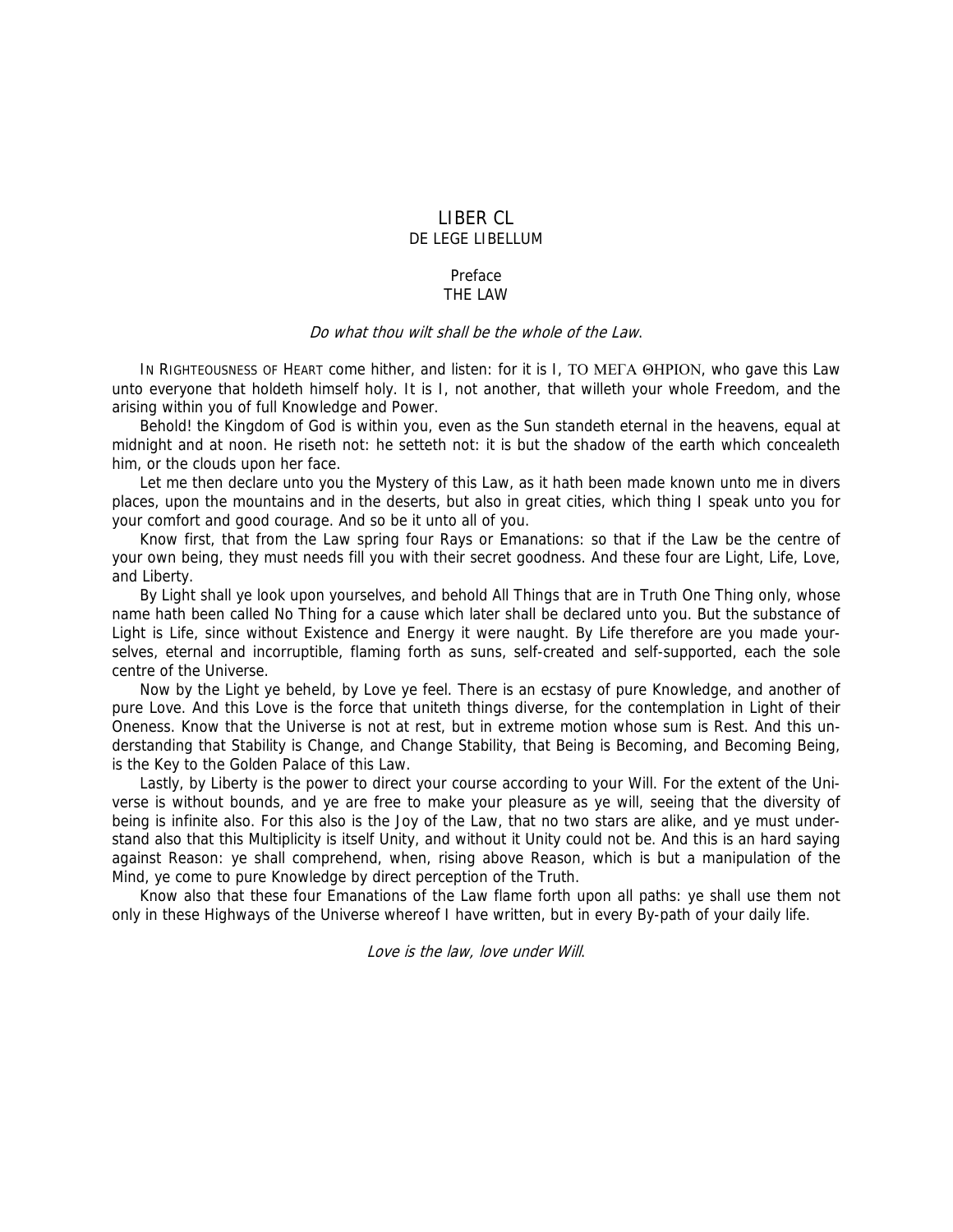#### OF LIBERTY

IT IS OF LIBERTY that I would first write unto you, for except ye be free to act, ye cannot act. Yet all four gifts of the Law must in some degree be exercised, seeing that these four are one. But for the Aspirant that cometh unto the Master, the first need is freedom.

The great bond of all bonds is ignorance. How shall a man be free to act if he know not his own purpose? You must therefore first of all discover which star of all the stars you are, your relation to the other stars about you, and your relation to, and identity with, the Whole.

In our Holy Books are given sundry means of making this discovery, and each must make it for himself, attaining absolute conviction by direct experience, not merely reasoning and calculating what is probably. And to each will come the knowledge of his finite will, whereby one is a poet, one prophet, one worker in steel, another in jade. But also to each the knowledge of his infinite Will, his destiny to perform the Great Work, the realization of his True Self. Of this Will let me therefore speak clearly unto all, since it pertaineth unto all.

Understand now that in yourselves is a certain discontent. Analyse well its nature: at the end is in every case one conclusion. The ill springs from the belief in two things, the Self and the Not-Self, and the conflict between them. This also is a restriction of the Will. He who is sick is in conflict with his own body: he who is poor is at odds with society: and so for the rest. Ultimately, therefore, the problem is how to destroy this perception of duality, to attain to the apprehension of unity.

Now then let us suppose that you have come to the Master, and that He has declared to you the Way of this attainment. What hindereth you? Alas! there is yet much Freedom afar off.

Understand clearly this: that if you are sure of your Will, and sure of your means, then any thoughts or actions which are contrary to those means are contrary also to that Will.

If therefore the Master should enjoin upon you a Vow of Holy Obedience, compliance is not a surrender of the Will, but a fulfilment thereof.

For see, what hindereth you? It is either from without or from within, or both. It may be easy for the strong-minded seeker to put his heel upon public opinion, or to tear from his heart the objects which he loves, in a sense: but there will always remain in himself many discordant affections, as also the bond of habit, and these also must he conquer.

In our holiest Book it is written: "Thou hast no right but to do thy will. Do that, and no other shall say nay." Write it also in your heart and in your brain: for this is the key of the whole matter.

Here Nature herself be your preacher: for in every phenomenon of force and motion doth she proclaim aloud this truth. Even in so small a matter as driving a nail into a plank, hear this same sermon. Your nail must be hard, smooth, fine-pointed, or it will not move swiftly in the direction willed. Imagine then a nail of tinder-wood with twenty points—it is verily no longer a nail. Yet nigh all mankind are like unto this. They wish a dozen different careers; and the force which might have been sufficient to attain eminence in one is wasted on the others: they are null.

Here then let me make open confession, and say thus: though I pledged myself almost in boyhood to the Great Work, though to my aid came the most puissant forces in the Universe to hold me to it, though habit itself now constraineth me in the right direction, yet I have not fulfilled my Will: I turn aside daily from the appointed task. I waver. I falter. I lag.

Let this then be of great comfort to you all, that if I be so imperfect—and for very shame I have not emphasized that imperfection—if I, the chosen one, still fail, then how easy for yourselves to surpass me! Or, should you only equal me, then even so how great attainment should be yours!

Be of good cheer, therefore, since both my failure and my success are arguments of courage for yourselves.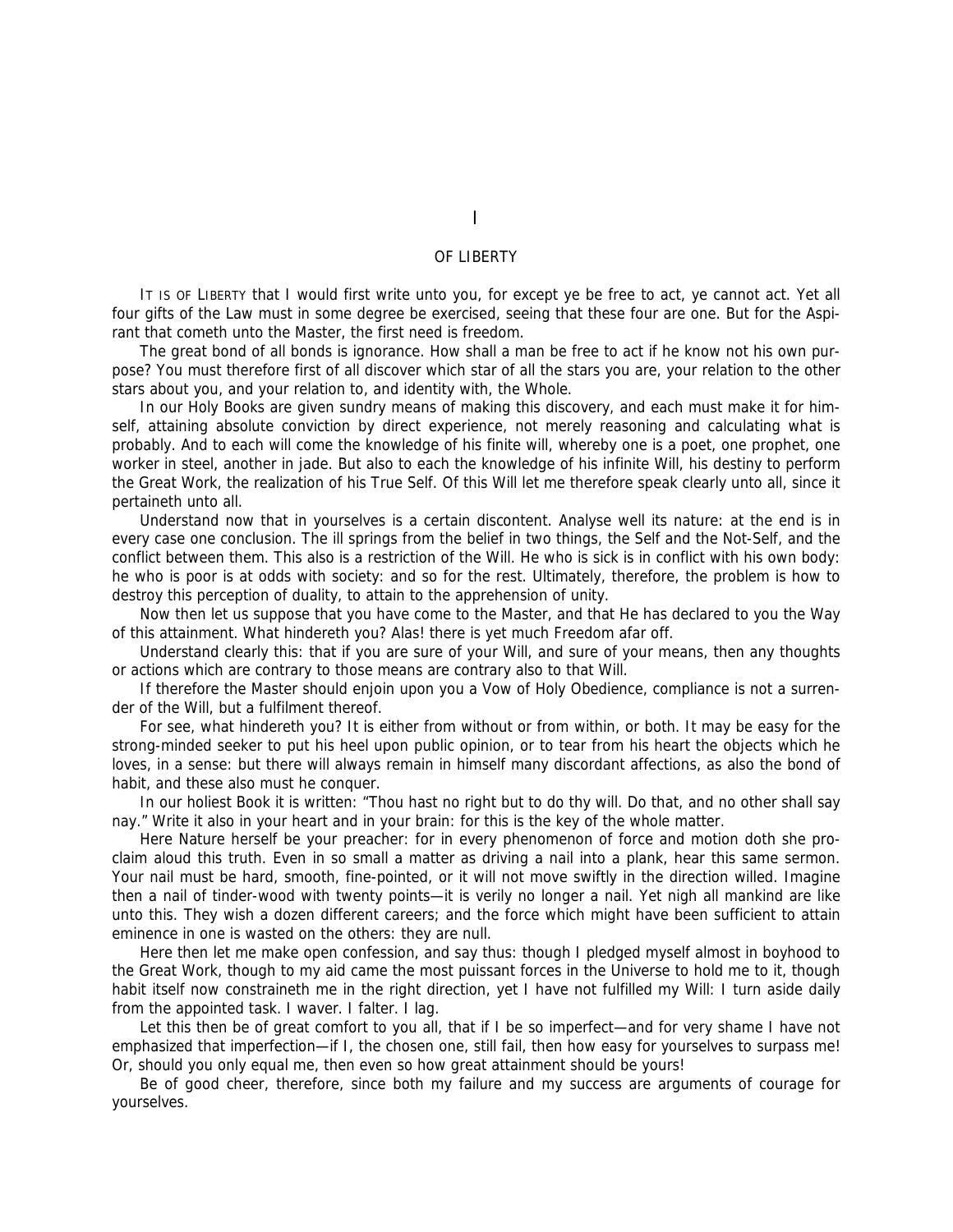Search yourselves cunningly, I pray you, analysing your inmost thoughts. And first you shall discard all those gross obvious hindrances to your Will: idleness, foolish friendships, waste employments or enjoyments, I will not enumerate the conspirators against the welfare of your State.

Next, find the minimum of daily time which is in good sooth necessary to your natural life. The rest you shall devote to the True Means of your Attainment. And even these necessary hours you shall consecrate to the Great Work, saying consciously always while at these Tasks that you perform them only in order to preserve your body and mind in health for the right application to that sublime and single Object.

It shall not be very long before you come to understand that such a life is the true Liberty. You will feel distractions from your Will as what they are. They will no longer appear pleasant and attractive, but as bonds, as shames. And when you have attained this point, know that you have passed the Middle Gate of this Path. For you will have unified your Will.

Even thus, were a man sitting in a theatre where the play wearies him, he would welcome every distraction, and find amusement in any accident: but if he were intent upon the play, every such incident would annoy him. His attitude to these is then an indication of his attitude towards the play itself.

At first the habit of attention is hard to acquire. Persevere, and you will have spasms of revulsion periodically. Reason itself will attack you, saying: how can so strict a bondage be the Path of Freedom?

Persevere. You have never yet known Liberty. When the temptations are overcome, the voice of Reason silenced, then will your soul bound forward unhampered upon its chosen course, and for the first time will you experience the extreme delight of being Master of Yourself, and therefore of the Universe.

When this is fully attained, when you sit securely in the saddle, then you may enjoy also all those distractions which first pleased you and then angered you. Now they will do neither any more: for they are your slaves and toys.

Until you have reached this point, you are not wholly free. You must kill out desire, and kill out fear. The end of all is the power to live according to your own nature, without danger that one part may develop to the detriment of the whole, or concern lest that danger should arise.

The sot drinks, and is drunken: the coward drinks not, and shivers: the wise man, brave and free, drinks, and gives glory to the Most High God.

This then is the Law of Liberty: you possess all Liberty in your own right, but you must buttress Right with Might: you must win Freedom for yourself in many a war. Woe unto the children who sleep in the Freedom that their forefathers won for them!

"There is no law beyond Do what thou wilt:" but it is only the greatest of the race who have the strength and courage to obey it.

O man! behold thyself! With what pains wast thou fashioned! What ages have gone to thy shaping! The history of the planet is woven into the very substance of thy brain! Was all this for naught? Is there no purpose in thee? Wast thou made thus that thou shouldst eat, and breed, and die? Think it not so! Thou dost incorporate so many elements, thou art the fruit of so many æons of labour, thou art fashioned thus as thou art, and not otherwise, for some colossal End.

Nerve thyself, then, to seek it and to do it. Naught can satisfy thee but the fulfiliment of thy transcendent Will, that is hidden within thee. For this, then, up to arms! Win thine own Freedom for thyself! Strike hard!

#### II

#### OF LOVE

IT IS WRITTEN THAT "Love is the law, love under will." Herein is an Arcanum concealed, for in the Greek Language Agaph, Love, is of the same numerical value as *θελημα*, Will. By this we understand that the Universal Will is of the nature of Love.

Now Love is the enkindling in ecstasy of Two that will to become One. It is thus an Universal formula of High Magick. For see now how all things, being in sorrow caused by dividuality, must of necessity will Oneness as their medicine.

Here also is Nature monitor to them that seek Wisdom at her breast: for in the uniting of elements to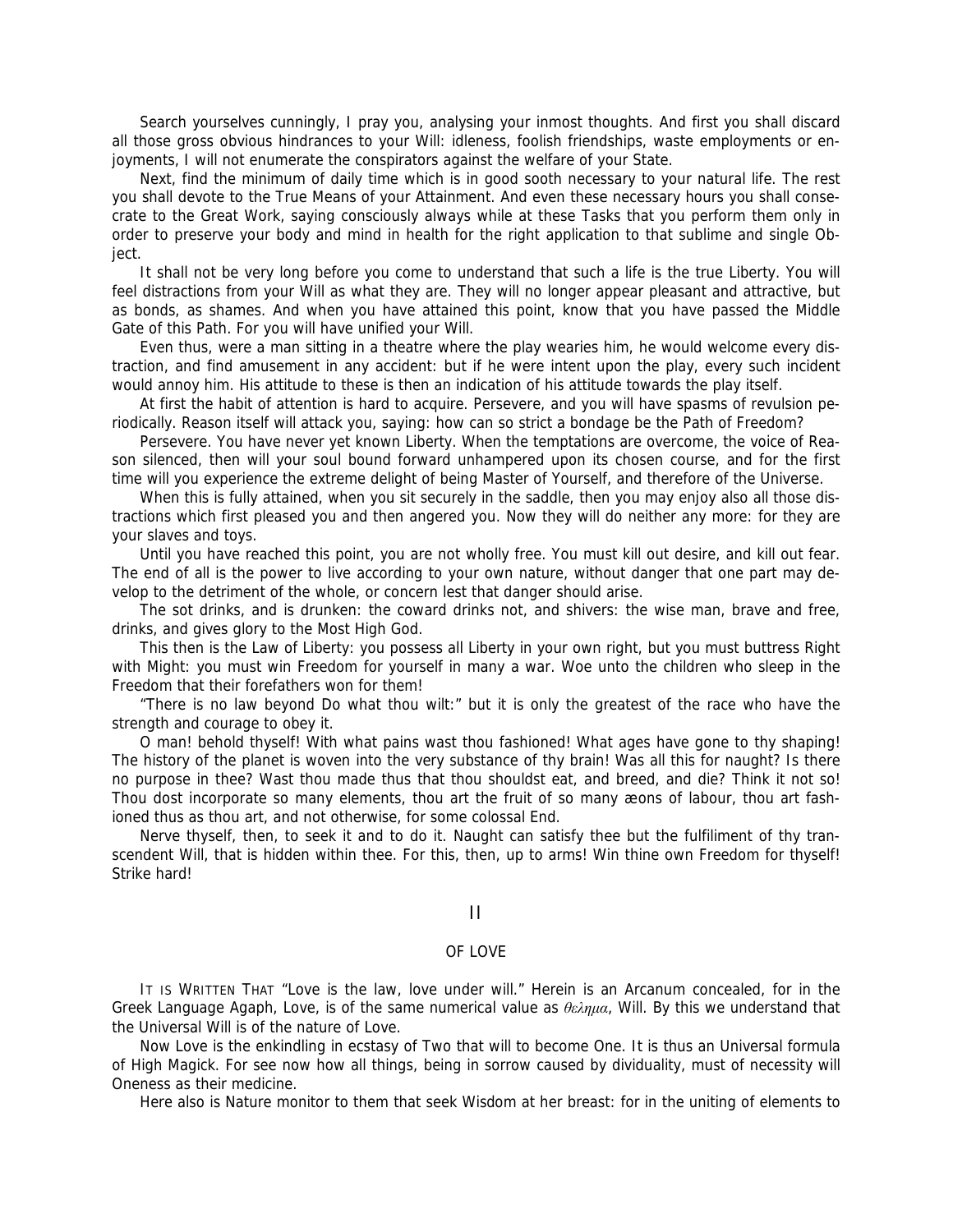opposite polarities is there a glory of heat, of light, and of electricity. Thus also in mankind do we behold the spiritual fruit of poetry and all genius, arising from the seed of what is but an animal gesture, in the estimation of such as are schooled in Philosophy. And it is to be noted strongly that the most violent and divine passions are those between people of utterly unharmonious natures.

But now I would have you know that in the mind are no such limitations in respect of species as prevent a man falling in love with an inanimate object, or an idea. For to him that is in any wise advanced upon the Way of Meditation it appears that all objects save the One Object are distasteful, even as appeared formerly in respect of his chance wishes to the Will. So therefore all objects must be grasped with the mind, and heated in the sevenfold furnace of Love, until with explosion of ecstasy they unite, and disappear, for they, being imperfect, are destroyed utterly in the creation of the Perfection of Union, even as the persons of the Lover and the Beloved are fused into the spiritual gold of Love, which knoweth no person, but comprehendeth all.

Yet since each star is but one star, and the coming together of any two is but one partial rapture, so must the aspirant to our holy Science and Art increase constantly by this method of assimilating ideas, that in the end, become capable of apprehending the Universe in one thought, he may leap forth upon It with the massed violence of his Self, and destroying both these, become that Unity whose name is No Thing. Seek ye all therefore constantly to unite yourselves in rapture with each and every thing that is, and that by utmost passion and lust of Union. To this end take chiefly all such things as are naturally repulsive. For what is pleasant is assimilated easily and without ecstasy: it is in the transfiguration of the loathsome and abhorred into The Beloved that the Self is shaken to the root in Love.

Thus in human love also we see that mediocrities among men mate with null women: but History teacheth us that the supreme masters of the world seek ever the vilest and most horrible creatures for their concubines, overstepping even the limiting laws of sex and species in their necessity to transcend normality. It is not enough in such natures to excite lust or passion: the imagination itself must be inflamed by every means.

For us, then, emancipated from all base law, what shall we do to satisfy our Will to Unity? No less a mistress than the Universe: no lupanar more cramped than Infinite Space: no night of rape that is not coeval with Eternity!

Consider that as Love is mighty to bring forth all Ecstasy, so absence of Love is the greatest craving. Whoso is balked in Love suffereth indeed, but he that hath not actively that passion in his heart towards some object is weary with the ache of craving. And this state is called mystically "Dryness." For this there is, as I believe, no cure but patient persistence in a Rule of Life.

But this Dryness hath its virtue, in that thereby the soul is purged of those things that impreach the Will: for when the drouth is altogether perfect, then it is certain that by no means can the Soul be satisfied, save by the Accomplishment of the Great Work. And this is in strong souls a stimulus to the Will. It is the Furnace of Thirst that burneth up all dross within us.

But to each act of Will is a particular Dryness corresponding: and as Love increaseth within you, so does the torment of His absence. Be this also unto you for a consolation in the ordeal! Moreover, the more fierce the plague of impotence, the more swiftly and suddenly is it wont to abate.

Here is the method of Love in Meditation. Let the Aspirant first practice and then discipline himself in the Art of fixing the attention on any thing whatsoever at will, without permitting the least imaginable distraction.

Let him also practice the art of the Analysis of Ideas, and that of refusing to allow the mind its natural reaction to them, pleasant or unpleasant, thus fixing himself in Simplicity and Indifference. These things being achieved in their ripe season, be it known to you that all ideas will have become equal to your apprehension, since each is simple and each indifferent: any one of them remaining in the mind at Will without stirring or striving, or tending to pass on to any other. But each idea will possess one special quality common to all: this, that no one of any of them is The Self, inasmuch as it is perceived by The Self as Something Opposite.

When this is thorough and profound in the impact of its realization, then is the moment for the aspirant to direct his Will to Love upon it, so that his whole consciousness findeth focus upon that One Idea. And at the first it may be fixed and dead, or lightly held. This may then pass into dryness, or into repulsion. Then at last by pure persistence in that Act of Will to Love, shall Love himself arise, as a bird, as a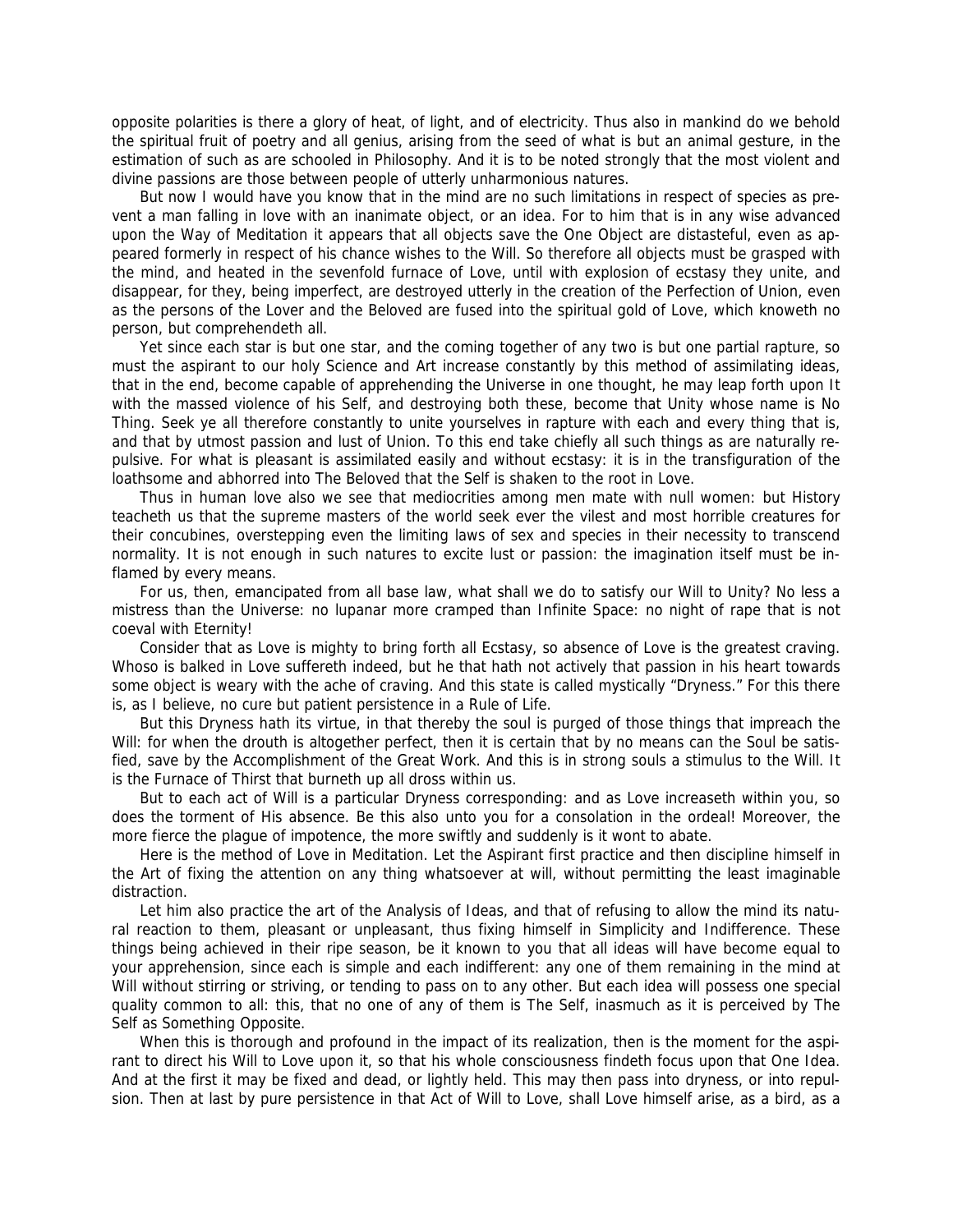flame, as a song, and the whole Soul shall wing a fiery path of music unto the Ultimate Heaven of Possession.

Now in this method there are many roads and ways, some simple and direct, some hidden and mysterious, even as it is with human love whereof no man hath made so much as the first sketches for a Map: for Love is infinite in diversity even as are the Stars. For this cause do I leave Love himself master in the heart of every one of you: for he shall teach you rightly if you but serve him with diligence and devotion even to abandonment.

Nor shall you take umbrage at the strange pranks that he shall play: for He is a wayward boy and wanton, wise in the Wiles of Aphrodite Our Lady His sweet Mother: and all His jests and cruelties are spices in a confection cunning as no art may match.

Rejoice therefore in all His play, not remitting in any wise your own ardour, but glowing with the sting of His whips, and making of Laughter itself a sacrament adjuvant to Love, even as in the Wine of Rheims is sparkle and bite, like as they were ministers to the High Priest of Intoxication.

It is also fit that I write to you of the importance of Purity in Love. Now this matter concerneth not in any wise the object or the method of the practice: the one thing essential is that no alien element should intrude. And this is of most particular pertinence to the aspirant in that primary and mundane aspect of his work wherein he establisheth himself in the method through his natural affections.

For know, that all things are masks or symbols of the One Truth, and nature serveth alway to point out the higher perfection under the veil of the lower perfection. So then all the Art and Craft of human love shall serve you as an hieroglyphic: for it is written that That which is above is like that which is below: and That which is below is like that which is above.

Therefore also doth it behoove you to take well heed lest in any manner you fail in this business of purity. For though each act is to be complete on its own plane, and no influence of any other plane is to be brought in for interference or admixture, for that such is all impurity, yet each act should in itself be so complete and perfect that it is a mirror of the perfection of every plane, and thereby becometh partaker of the pure Light of the highest. Also, since all acts are to be acts of Will in Freedom on every plane, all planes are in reality but one: and thus the lowest expression of any function of that Will is to be at the same time an expression of the highest Will, or only true Will, which is that already implied in the acceptance of the Law.

Be it also well understood that it is not necessary or right to shut off natural activity of any kind, as certain false folk, eunuchs of the spirit, most foully teach, to the destruction of many. For in every thing soever inhereth its own perfection proper to it, and to neglect the full operation and function of any one part bringeth distortion and degeneration to the whole. Act therefore in all ways, but transforming the effect of all these ways to the One Way of the Will. And this is possible, because all ways are in actual Truth One Way, the Universe being itself One and One Only, and its appearance as Multiplicity that cardinal illusion which it is the very object of Love to dissipate.

In the achievement of Love are two principles, that of mastering, and that of yielding. But the nature of these is hard to explain, for they are subtle, and are best taught by Love Himself in the course of the Operations. But it is to be said generally that the choice of one formula or the other is automatic, being the work of that inmost Will which is alive within you. Seek not then to determine consciously this decision, for herein true instinct is not liable to err.

But now I end, without further words: for in our Holy Books are written many details of the actual practices of Love. And those are the best and truest which are most subtly written in symbol and image, especially in Tragedy and Comedy, for the whole nature of these things is in this kind, Life itself being but the fruit of the flower of Love.

It is then of Life that I must needs now write to you, seeing that by every act of Will in Love you are creating it, a quintessence more mysterious and joyous than you deem, for this which men call life is but a shadow of that true Life, your birthright, and the gift of the Law of Thelema.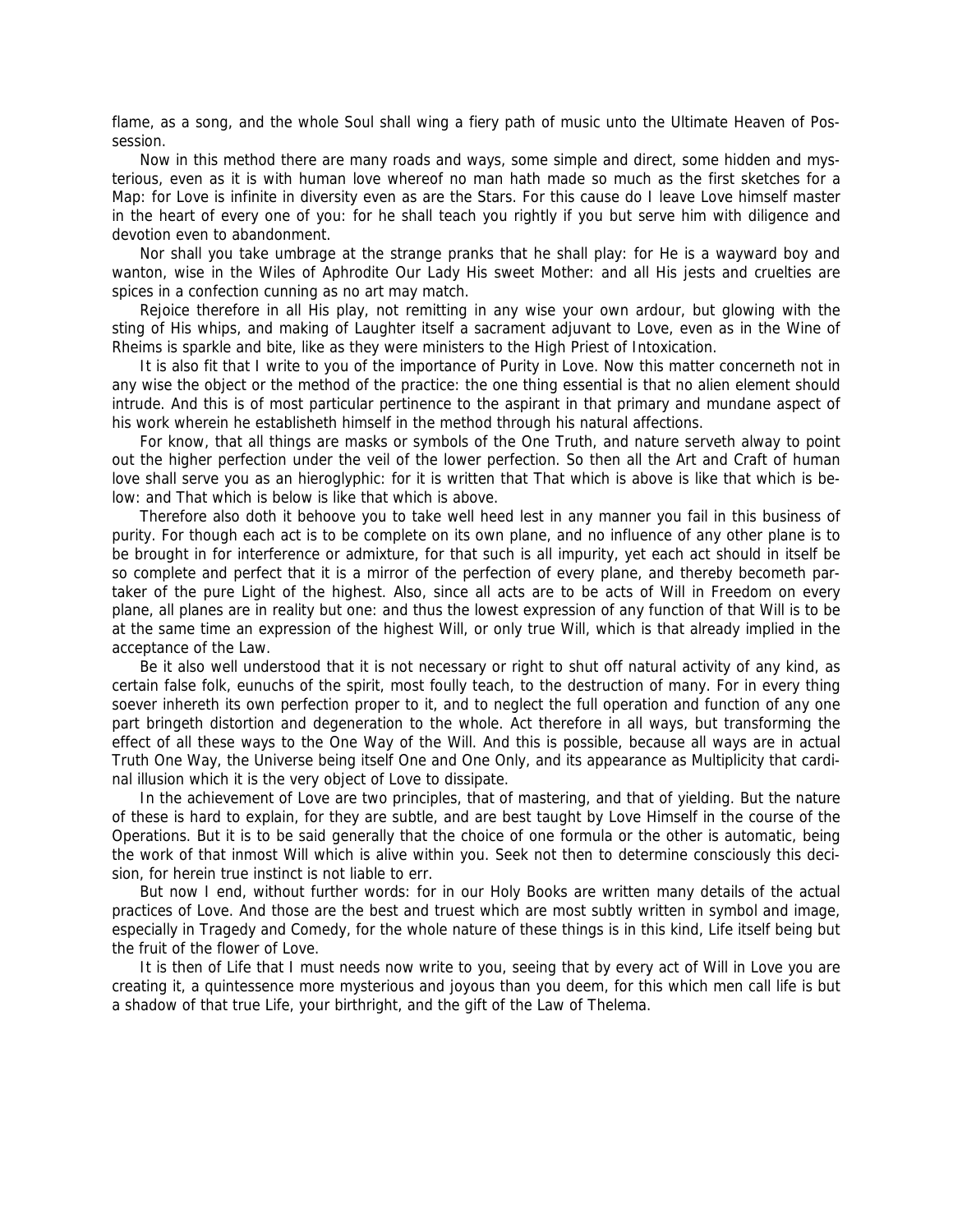## OF LIFE

SYSTOLE AND DIASTOLE: these are the phases of all component things. Of such also is the life of man. Its curve arises from the latency of the fertilized ovum, say you, to a zenith whence it declines to the nullity of death? Rightly considered, this is not wholly truth. The life of man is but one segment of a serpentine curve which reaches out to infinity, and its zeros but mark the changes from the plus to minus, and minus to plus, coefficients of its equation. It is for this cause, among many others, that wise men in old time chose the Serpent as the Hieroglyph of Life.

Life then is indestructible as all else is. All destruction and construction are changes in the nature of Love, as I have written to you in the former chapter proximate. Yet even as the blood in one pulse-throb of the wrist is not the same blood as that in the next, so individuality is in part destroyed as each life passeth; nay, even with every thought.

What then maketh man, if he dieth and is reborn a changeling with each breath? This: the consciousness of continuity given by memory, the conception of his Self as something whose existence, far from being threatened by these changes, is in verity assured by them. Let then the aspirant to the sacred Wisdom consider his Self no more as one segment of the Serpent, but as the whole. Let him extend his consciousness to regard both birth and death as incidents trivial as systole and diastole of the heart itself, and necessary as they to its function.

To fix the mind in this apprehension of Life, two modes are preferred, as preliminary to the greater realizations to be discussed in their proper order, experiences which transcend even those attainments of Liberty and Love of which I have hitherto written, and this of Life which I now inscribe in this my little book which I am making for you so that you may come unto the Great Fulfilment.

The first mode is the acquisition of the Magical Memory so-called, and the means is described with accuracy and clearness in certain of our Holy Books. But for nearly all men this is found to be a practice of exceeding difficulty. Let then the aspirant follow the impulse of his own Will in the decision to choose this or no.

The second mode is easy, agreeable, not tedious, and in the end as certain as the other. But as the way of error in the former lieth in Discouragement, so in the latter are you to be ware of False Paths. I may say indeed generally of all Works, that there are two dangers, the obstacle of Failure, and the snare of Success.

Now this second mode is to dissociate the beings which make up your life. Firstly, because it is easiest, you should segregate that Form which is called the Body of Light (and also by many other names) and set yourself to travel in this Form, making systematic exploration of those worlds which are to other material things what your own Body of Light is to your own material form.

Now it will occur to you in these travels that you come to many Gates which you are not able to pass. This is because your Body of Light is itself as yet not strong enough, or subtle enough, or pure enough: and you must then learn to dissociate the elements of that body by a process similar to the first, your consciousness remaining in the higher and leaving the lower. In this practice do you continue, bending your Will like a great Bow to drive the Arrow of your consciousness through heavens ever higher and holier. But the continuance in this Way is itself of vital value: for it shall be that presently habit herself shall persuade you that the body which is born and dieth within so little a space as one cycle of Neptune in the Zodiac is no essential of your Self, that the Life of which you are become partaker, while itself subject to the Law of action and reaction, ebb and flow, systole and diastole, is yet insensible to the afflictions of that life which you formerly held to be your sole bond with existence.

And here must you resolve your Self to make the mightiest endeavours: for so flowered are the meadows of this Eden, and so sweet the fruit of its orchards, that you will love to linger among them, and to take delight in sloth and dalliance therein. Therefore I write to you with energy that these enjoyments are dependent upon duality, so that their true name is Sorrow of Illusion, like that of the normal life of man, which you have set out to transcend.

Be it according to your Will, but learn this, that (as it is written) they only are happy who have desired the unattainable. It is then best, ultimately, if it be your Will to find alway your chiefest pleasure in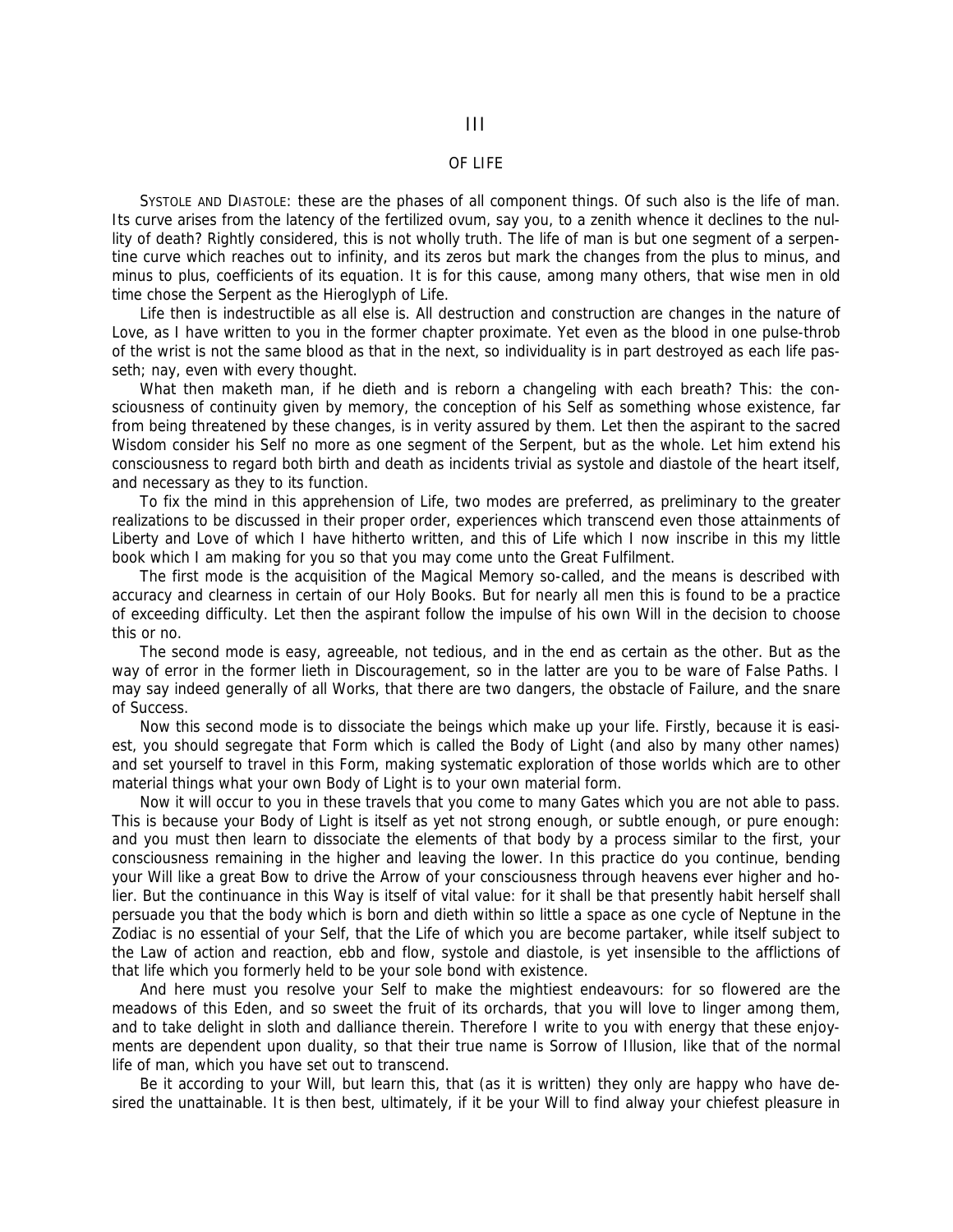Love, that is, in Conquest, and in Death, that is, in Surrender, as I have written to you already. Thus then you shall delight in these delights aforesaid, but only as toys, holding your manhood firm and keen to pierce to deeper and holier ecstasies without arrest of Will.

Furthermore, I would have you to know that in this practice, pursued with ardour unquenchable, is this especial grace, that you will come as it were by fortune into states which transcend the practice itself, being of the nature of those works of Pure Light of which I will write to you in the chapter following after this. For there be certain Gates which no being who is still conscious of dividuality, that is, of the Self and not-Self as opposites, may pass through: and in the storming of those Gates by fiery assault of lust celestial, your flame will burn vehemently against your gross Self, though it be already divine beyond your present imagining, and devour it in a mystical death, so that in the Passing of the Gate all is dissolved in formless Light of Unity.

Now then, returning from these states of being, and in the return also there is a Mystery of Joy, you will be weaned from the Milk of Darkness of the Moon, and made partaker of the Sacrament of Wine that is the blood of the Sun. Yet at the first there may be shock and conflict, for the old thought persists by force of its habit: it is for you to create by repeated act the true right habit of this consciousness of the Life which abideth in Light. And this is easy, if your will be strong: for the true Life is no much more vivid and quintessential than the false that (as I rudely estimate) one hour of the former makes an impression on the memory equal to one year of the latter. One single experience, in duration it may be but a few seconds of terrestrial time, is sufficient to destroy the belief in the reality of our vain life on earth: but this wears gradually away if the consciousness, through shock or fear, adhere not to it, and the Will strive not continually to repetition of that bliss, more beautiful and terrible than death, which it hath won by virtue of Love.

There be moreover many other modes of attaining the apprehension of true Life, and these two following are of much value in breaking up the ice of your mortal error in the vision of your being. And of these the first is the constant contemplation of the Identity of Love and Death, and the understanding of the dissolution of the body as an Act of Love done upon the Body of the Universe, as also it is written at length in our Holy Books. And with this goeth, as it were sister with twin brother, the practice of mortal love as a sacrament symbolical of that great Death: as it is written "Kill thyself": and again--Die daily."

And the second of these lesser modes is the practice of the mental apprehension and analysis of ideas, mainly as I have already taught you, but with especial emphasis in choice of things naturally repulsive, in particular death itself, and its phenomena ancillary. Thus the Buddha bade his disciples to meditate upon Ten Impurities, that is, upon ten cases of death or decomposition, so that the Aspirant, identifying himself with his own corpse in all these imagined forms, might lose the natural horror, loathing, fear or disgust which he might have had for them. Know this, that every idea of every sort becomes unreal, phantastic, and most manifest illusion, if it be subjected to persistent investigation, with concentration. And this is particularly easy to attain in the case of all bodily impressions, because all material things, and especially those of which we are first conscious, namely, our own bodies, are the grossest and most unnatural of all falsities. For there is in us all, latent, that Light wherein no error may endure, and It already teaches our instinct to reject first of all those veils which are most closely wrapt about It. Thus also in meditation it is (for many men) most profitable to concentrate the Will to Love upon the sacred centres of nervous force: for they, like all things, are apt images or true reflexions of their semblances in finer spheres: so that, their gross images being dissipated by the dissolving acid of the Meditation, their finer souls appear (so to speak) naked, and display their force and glory in the consciousness of the aspirant.

Yea, verily, let your Will to Love burn eagerly toward this creation in yourselves of the true Life that rolls its waves across the shoreless sea of Time! Live not your petty lives in fear of the hours! The Moon and Sun and Stars by which ye measure Time are themselves but servants of that Life which pulses in you, joyous drum-beat as you march triumphant through the Avenue of the Ages. Then, when each birth and death of yours are recognized in this perception as mere milestones on your ever-living Road, what of the foolish incidents of your mean lives? Are they not grains of sand blown by the desert wind, or pebbles that you spurn with your winged feet, or grassy hollows where you press the yielding and elastic turf and moss with lyrical dances? To him who lives in Life naught matters: his is eternal motion, energy, delight of never-failing Change: unwearied, you pass on from æon to æon, from star to star, the Universe your playground, its infinite variety of sport ever old and ever new. All those ideas which bred sorrow and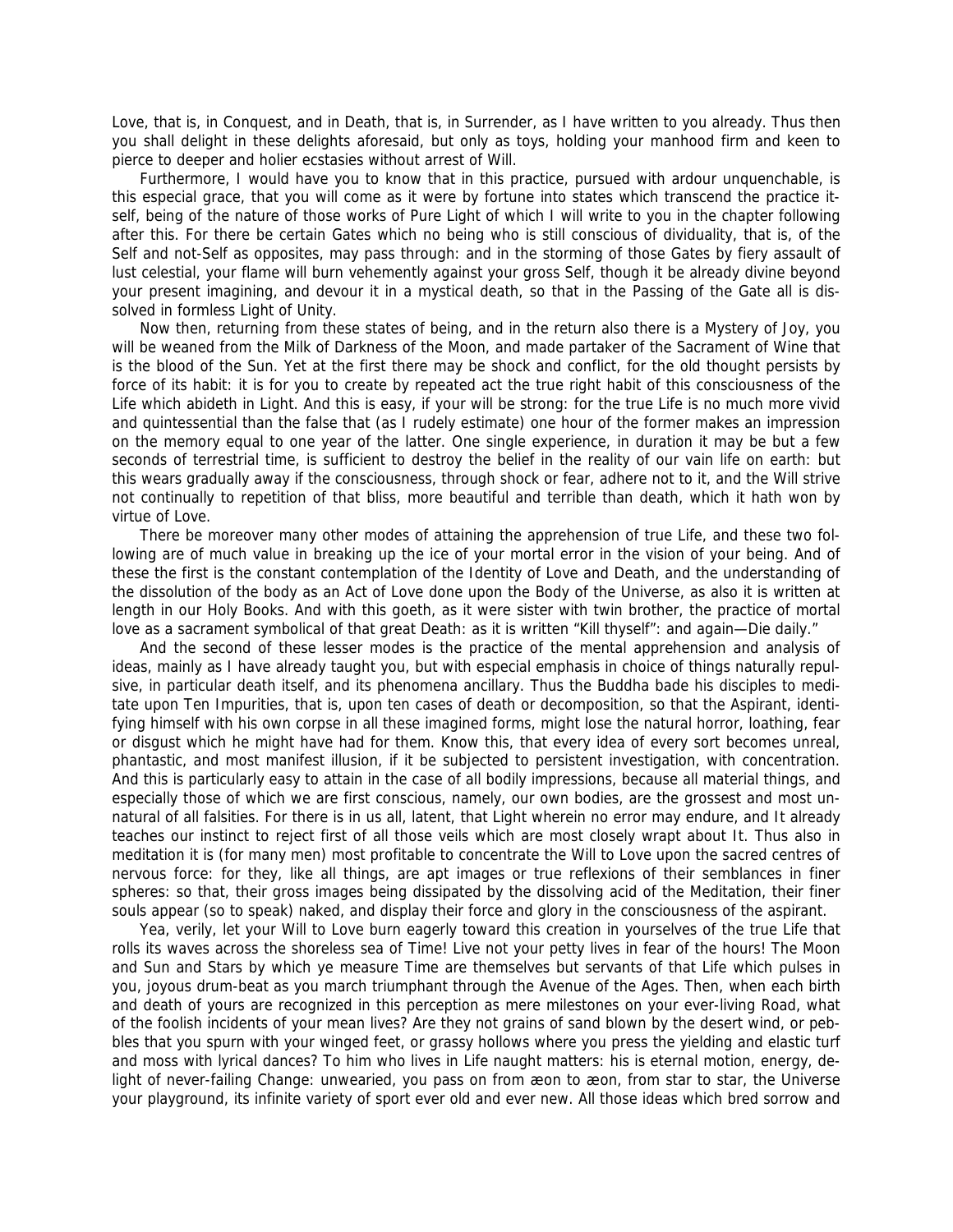fear are known in their truth, and thus become the seed of joy: for you are certain beyond all proof that you can never die: that though you change, change is part of your own nature: the Great Enemy is become the Great Ally.

And now, rooted in this perfection, your Self become the very Tree of Life, you have a fulcrum for your lever: you are ready to understand that this pulsation of Unity is itself Duality, and therefore, in the highest and most sacred sense, still Sorrow and Illusion; which, having comprehended, aspire yet again, even unto the Fourth of the Gifts of the Law, unto the End of the Path, even unto Light.

## IV

#### OF LIGHT

I PRAY YOU, be patient with me in that which I shall right concerning Light: for here is a difficulty, ever increasing, in the use of words. Moreover, I am myself carried away constantly and overwhelmed by the sublimity of this matter, so that plain speech may whirl into lyric, when I would plod peaceably with didactic, expression. My best hope is that you may understand by virtue of the sympathy of your intuition, even as two lovers may converse in language as unintelligible to others as it seemeth silly, wanton, and dull, or as in that other intoxication given by Ether the partakers commune with infinite wit, or wisdom, as the mood taketh them, by means of a word or a gesture, being initiated to apprehension by the subtlety of the drug. So may I that am inflamed with love of this Light, and drunken on the wine Ethereal of this Light, communicate not so much with your reason and intelligence, but with that principle hidden in yourself which is ready to partake with me. Even so may man and woman become mad with love, no word being spoken between them, because of the induction (as it were) of their souls. And your understanding will depend upon your ripeness for perception of my Truth. Moreover, if so be that Light in you ready to break forth, then Light will interpret to you these dark words in the language of Light, even as a string inanimate, duly adjusted, will vibrate to its particular tone, struck on another chord. Read, therefore, not only with the eye and brain, but with the rhythm of the Life which you have attained by your Will to Love quickened to dancing measure by these words, which are the movements of the wand of my Will to Love, and so to enkindle your Life to Light.

[In this mood did I interrupt myself in the writing of this my little book, and for two days and nights sleeplessly have I made consideration, wrestling vehemently with my spirit, lest by haste or carelessness I might fail toward you.]

In exercise of Will and Love are implied motion and change, but in Life is gained an Unity which moveth and changeth only in pulse or in phase, and is even as music. Yet in the attainment of this Life you will already have experienced that the Quintessence thereof is pure Light, an ecstasy formless, and without bound or mark. In this Light naught exists, for It is homogeneous: and therefore have men called it Silence, and Darkness, and Nothing. But in this, as in all other effort to name it, is the root of every falsity and misapprehension, since all words imply some duality. Therefore, though I call it Light, it is not Light, nor absence of Light. Many also have sought to describe it by contradiction, since through transcendent negation of all speech it may by some natures be attained. Also by images and symbols have men striven to express it: but always in vain. Yet those that were ready to apprehend the nature of this Light have understood by sympathy: and so shall it be with you who read this little book, loving it. However, be it known unto you that the best of all instruction on this matter, and the Word best suited to the Æon of Horus, is written in The Book of the Law. Yet also the Book Ararita is right worthy in the Work of Light, as Trigrammaton in that of Will, Cordis Cincti Serpente in the Way of Love, and Liberi in that of Life. All these Books also concern all these Four Gifts, for in the end you will see that every one is inseparable from every other.

I wish to write to you with regard to the number 93, the number of Θ*ελημα*. For it is not only the number of its interpretation Α*γαπη*, but also that of a Word unknown to you unless you be Neophyte of our Holy Order of the A∴A∴ which word representeth in itself the arising of the Speech from the Silence, and the return thereunto in the End. Now the number 93 is thrice 31, which is in Hebrew LA, that is to say NOT, and so it denieth extension in the three dimensions of Space. Also I would have you to meditate closely upon the name NU that is 56, which we are told to divide, add, multiply, and understand. By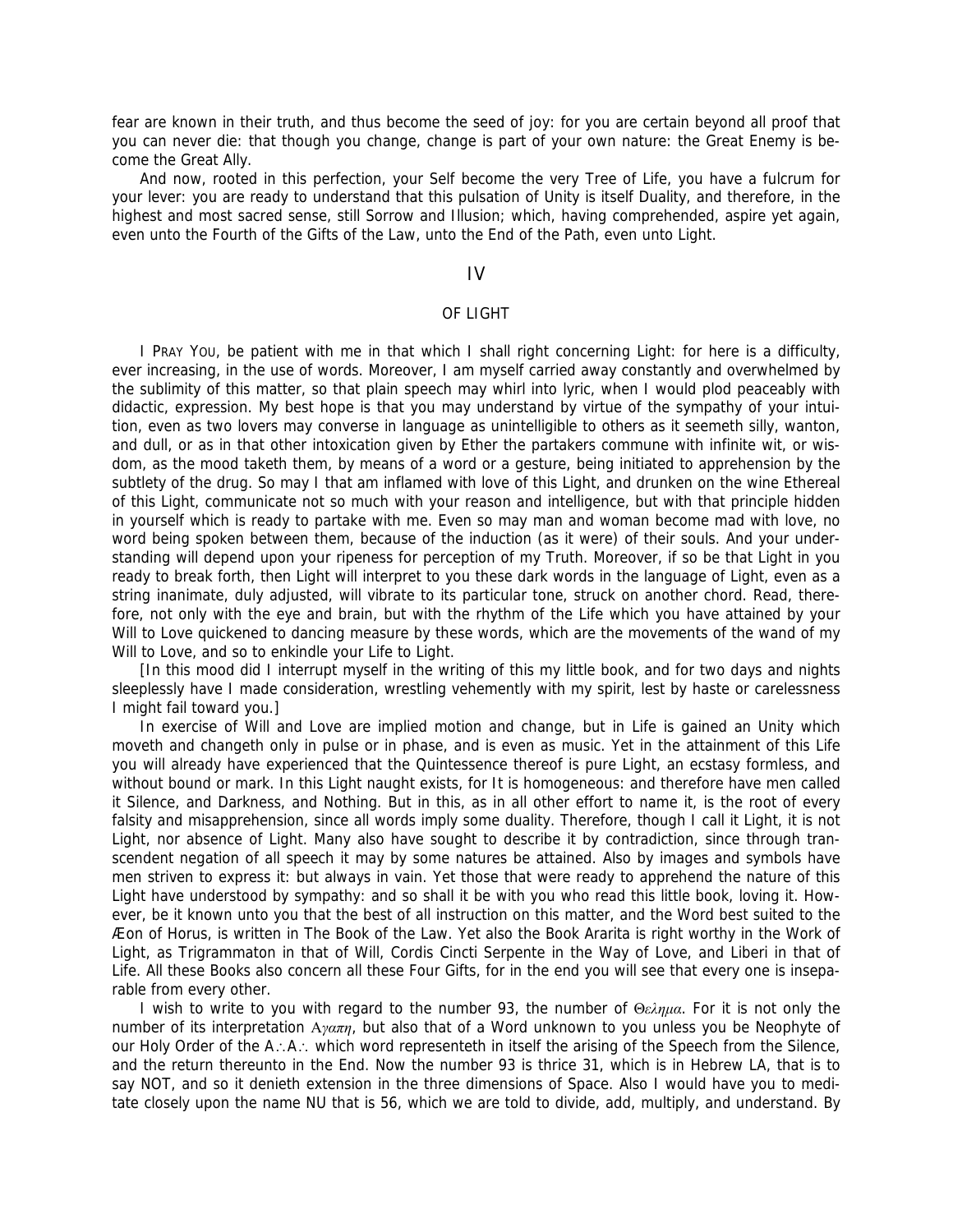division cometh forth 0.12, as if it were written Nuith! Hadith! Ra-Hoor-Khuith! before the Dyad. By addition ariseth Eleven, the number of True Magick: and by multiplication Three Hundred, the Number of the Holy Spirit or Fire, the letter Shin, wherein all things are consumed utterly. With these considerations, and a full understanding of the mysteries of the Number 666 and 418, you will be armed mightily in this Way of far flight. But you should also consider all numbers in their scales. For there is no means of resolution better than this of pure mathematics, since already therein are gross ideas made fine, and all is ordered and ready for the Alchemy of the Great Work.

I have already written to you of how, in the Will of Love, Light ariseth as the secret part of Life. And in the first, the little, Loves, the attained Life is still personal: later, it becometh impersonal and universal. Now then is Will arrived, may I say so, at its magnetic pole, whence the lines of force point alike every way and no way: and Love also is no more a work, but a state. These qualities are become part of the Universal Life, which proceedeth infinitely with the enjoyment of the Will, and of Love as inherent therein. These things therefore, in their perfection, have lost their names, and their natures. Yet these were the Substance of Life, its Father and Mother: and without their operation and impact Life itself will gradually cease its pulsations. But since the infinite energy of the whole Universe is therein, what then is possible but that it return to its own First Intention, dissolving itself little by little into that Light which is its most secret and most subtle Nature?

For this Universe is in Truth Zero, being an equation whereof Zero is the sum. Whereof this is the proof, that if not, it would be unbalanced, and something would have come from Nothing, which is absurd. This Light or Nothing is then the Resultant or Totality thereof in pure Perfection; and all other states, positive or negative, are imperfect, since they omit their opposites.

Yet, I would have you consider that this equality or identity of equation between all things and No thing is most absolute, so that you will remain no more in one than you did in the other. And you will understand this greatest Mystery very easily in the light of those other experiences which you have enjoyed, wherein motion and rest, change and stability, and many other subtle opposites, have been redeemed to identity by the force of your holy meditation.

The greatest gift of the Law, then, cometh forth by the most perfect practice of the Three Lesser Gifts. And so thoroughly must you travail in this Work that you are able to pass from one side of the equation to the other at will: nay, to comprehend the whole at once, and for ever. Thus then your timeand-space-bound soul shall travel according to its nature in its orbit, revealing the Law to them that walk in chains, for that this is your particular function.

Now here is the Mystery of the Origin of Evil. Firstly, by Evil we mean that which is in opposition to our own wills: it is therefore a relative, and not an absolute, term. For everything which is the greatest evil of some one is the greatest good of some other, just as the hardness of the wood which wearieth the axeman is the safety of him that ventureth himself upon the sea in a ship built of that wood. And this is a truth easy to apprehend, being superficial, and intelligible to the common mind.

All evil is thus relative, or apparent, or illusory: but, returning to philosophy, I will repeat that its root is always in duality. Therefore the escape from this apparent evil is to seek the Unity, which you shall do as I have already shewn you. But I will make mention of that which is written concerning this in The Book of the Law.

The first step being Will, Evil appears as by this definition, "all that hinders the execution of the Will." Therefore is it written: "The word of Sin is Restriction." It should also be noted that in The Book of the Thirty Æthyrs Evil appears as Choronzon whose number is 333, which in Greek importeth Impotence and Idleness: and the nature of Choronzon is Dispersion and Incoherence.

Then in the Way of Love Evil appears as "all that which tends to prevent the Union of any two things." Thus The Book of the Law sayeth, under the figure of the Voice of Nuit: "take your fill and will of love as ye will, when, where, and with whom ye will! But always unto me." For every act of Love must be "under will," that is, in accordance with the True Will, which is not to rest content with things partial and transitory, but to proceed firmly to the End. So also, in The Book of the Thirty Æthyrs, the Black Brothers are those who shut themselves up, unwilling to destroy themselves by Love.

Thirdly, in the Way of Life Evil appears under a subtler form as "all that which is not impersonal and universal." Here The Book of the Law, by the Voice of Hadit, informeth us: "In the sphere I am everywhere the centre. . . ." And again: "I am Life and the giver of Life . . . 'Come unto me' is a foolish word: